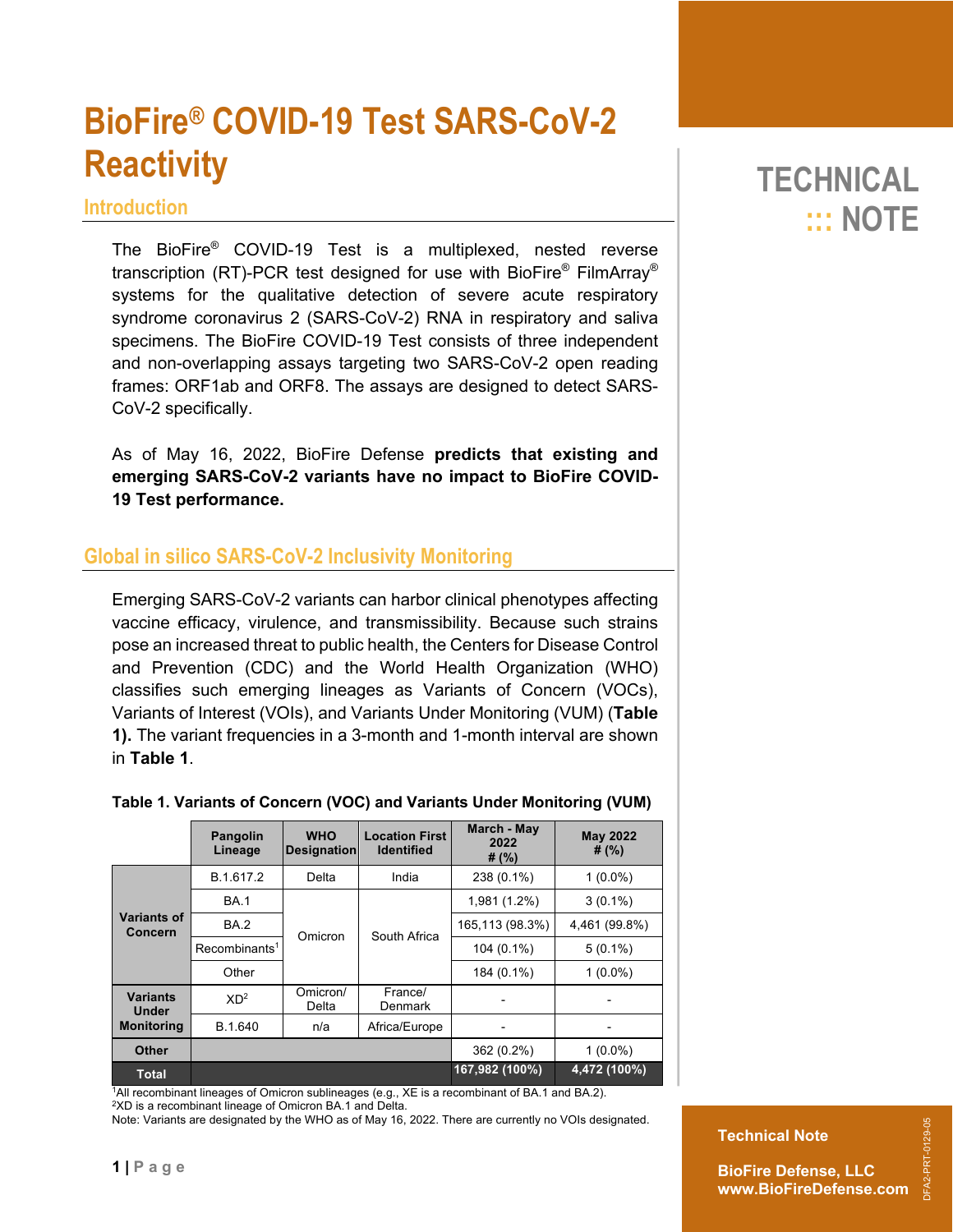BioFire Defense performs regular in silico monitoring to identify SARS-CoV-2 viruses predicted to have reduced reactivity for the BioFire COVID-19 Test. These analyses consider currently recognized VOCs, VOIs and VUMs as well as yet-to-be classified lineages gaining prominence globally. To perform these analyses, SARS-CoV-2 whole genome sequences deposited in the GISAID EpiCov™ database are evaluated from recently collected patient samples. These sequences capture strains likely to be currently circulating and offer the best picture of how SARS-CoV-2 is evolving through human transmission. A total of 167,982 GISAID sequences collected from March 1, 2022 up to May 16, 2022, were analyzed for this report.

The BioFire COVID-19 Test consists of assays targeting different regions of the viral genome. This test design reduces the risk of new variants going undetected (false negatives), because test performance would only be impacted if mutations occurred on multiple assays at once. Sequences with mutations falling within 10 base pairs (bp) from the 3' end of the primer binding region are considered a greater risk to reactivity as they may result in reduced amplification efficiency. Sequences meeting both conditions (i.e., co-occurring mutations to the 3' end of primers in multiple assays) are summarized in **Table 2**. These sequences are broken out by their VOC status to illustrate predicted reactivity specific to each variant.

|                                        | Number of Sequences Containing Mutations within 10 bp of the 3' End of the<br>Primer Across Multiple Assays (%) |                |                            |             |              |                  |                                |                 |  |  |
|----------------------------------------|-----------------------------------------------------------------------------------------------------------------|----------------|----------------------------|-------------|--------------|------------------|--------------------------------|-----------------|--|--|
| Assays<br>Affected <sup>2</sup>        | <b>Variants of Concern (VOCs)</b>                                                                               |                |                            |             |              |                  |                                |                 |  |  |
|                                        | <b>Delta</b>                                                                                                    | <b>Omicron</b> |                            |             | <b>VUM</b>   | <b>Other</b>     | <b>All</b><br><b>Sequences</b> |                 |  |  |
|                                        |                                                                                                                 | <b>BA.1</b>    | <b>BA.2</b>                | $X^1$       | <b>Other</b> |                  |                                |                 |  |  |
| 2a & 2d                                | 0.42%                                                                                                           |                |                            |             |              |                  |                                | 1<br>$0.00\%$   |  |  |
| 2d & 2e                                |                                                                                                                 |                |                            |             |              |                  |                                |                 |  |  |
| 2a & 2e                                |                                                                                                                 |                | $\overline{2}$<br>$0.00\%$ |             |              |                  |                                | 2<br>0.00%      |  |  |
| <b>All Assays</b>                      |                                                                                                                 |                |                            |             |              |                  |                                |                 |  |  |
| Total #<br><b>Sequences</b><br>$(\% )$ | 238<br>0.1%                                                                                                     | 1,981<br>1.2%  | 165,113<br>98.3%           | 104<br>0.1% | 184<br>0.1%  | $\bf{0}$<br>0.0% | 362<br>0.2%                    | 167,982<br>100% |  |  |

#### **Table 2. Summary of Higher Risk Co-occurring Mutations in Sequences Collected from March 1, 2022 to May 16, 2022**

<sup>1</sup>Includes all recombinant lineages of Omicron sublineages (e.g., XE is a recombinant of BA.1 and BA.2). 2Assay names are abbreviated as SARS-COV-2a (2a), SARS-COV-2d (2d), and SARS-CoV-2e (2e). Additional notes: Dashes (-) indicate that no sequences in the dataset meet the specified criteria. Only nonambiguous mutations under the primer binding regions that fall within 10bp of 3' end of the primer were considered in this analysis.

## **TECHNICAL ::: NOTE**

DFA2-PRT-0129-05